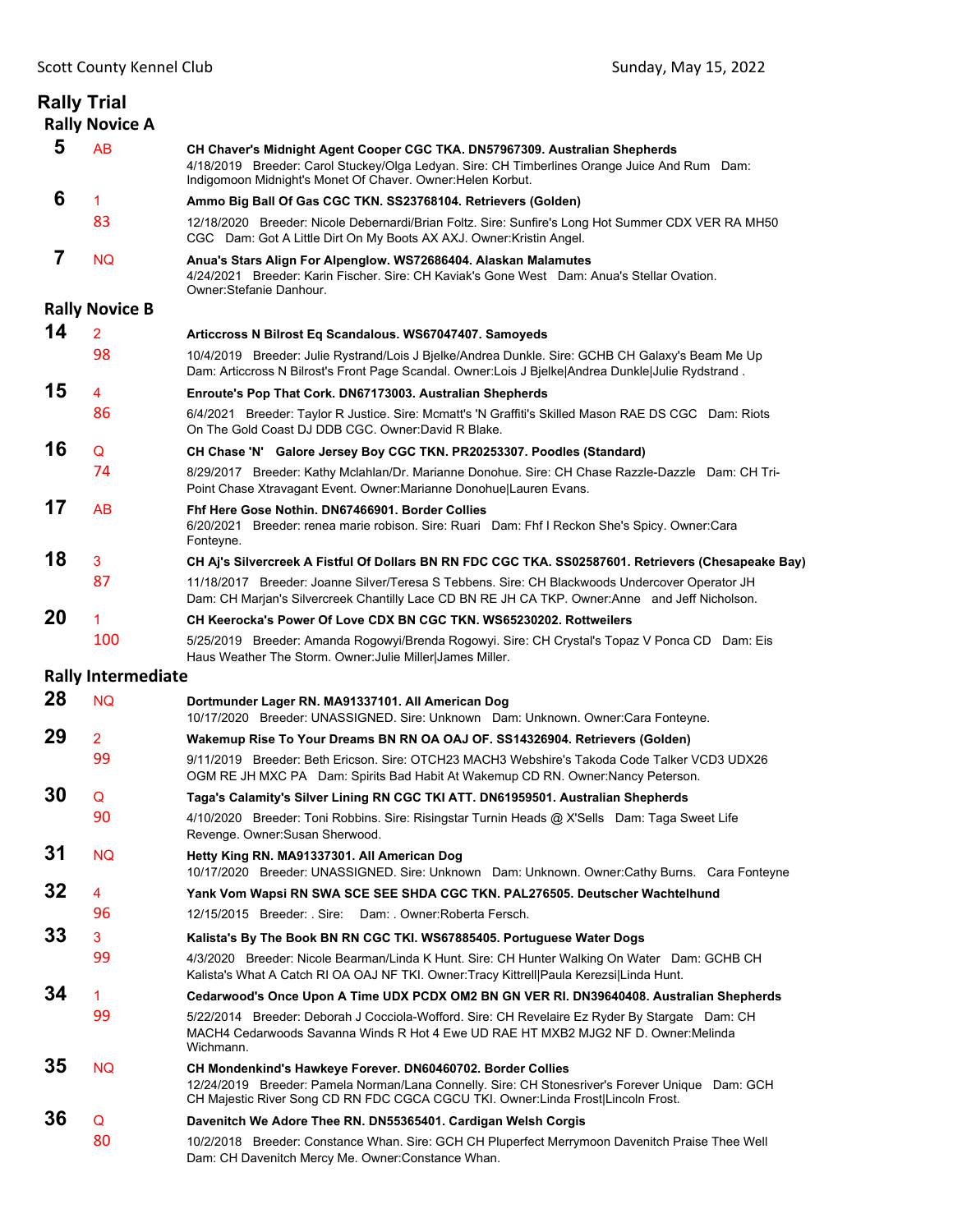| 37 | Q                        | Mr. Oakley Jones RI. MA91074201. All American Dog                                                                                                                                                                                    |
|----|--------------------------|--------------------------------------------------------------------------------------------------------------------------------------------------------------------------------------------------------------------------------------|
|    | 90                       | 12/27/2018 Breeder: UNASSIGNED. Sire: Unknown Dam: Unknown. Owner:Kelsey Jones.                                                                                                                                                      |
|    | <b>Rally Advanced B</b>  |                                                                                                                                                                                                                                      |
| 40 | AB                       | Goodwin Tri A Classic Shelby RE CGC. DN56767104. Shetland Sheepdogs<br>6/2/2018 Breeder: Chris Goodwin. Sire: CH Belmark Drum Roll Please Dam: Karmuns-Goodwin Away We<br>Go. Owner:Julie King.                                      |
| 41 | 4                        | GCHB CH Davenitch Doxford Sand Pipers Jewel CD BN RAE FDC OAP OJP NFP . DN41738203. Cardigan Welsh Corgis                                                                                                                            |
|    | 98                       | 1/26/2015 Breeder: Constance Whan. Sire: CH Davenitch Sand Piper Dam: CH Davenitch Shooting Star<br>Angelica. Owner: Sonja Benavidez Constance Whan.                                                                                 |
| 43 | $\overline{2}$           | OTCH6 MACH Albee Flying Solo UDX6 PCDX OGM BN GN GO RM RAE MXB MJB T2B. DN37526105. Shetland Sheepdogs                                                                                                                               |
|    | 100                      | 6/11/2013 Breeder: Tami L Grabill. Sire: NAC AGCH MACH5 My-T-Hi Impossible Dream MXS2 PDS<br>MJS2 PJS MXP2 MJP MFS Dam: Buehneman's Dinah. Owner:Alice Drexler.                                                                      |
| 45 | 1                        | Ren Harper BN RE CGCA TKN. MA85016601. All American Dog                                                                                                                                                                              |
|    | 100                      | 3/1/2019 Breeder: UNASSIGNED. Sire: Unknown Dam: Unknown. Owner:Anna Bierma Tim Batten.                                                                                                                                              |
| 49 | 3                        | OTCH MACH Double Helix Love Will Thaw UDX5 OM9 BN GN VER RM RAE2 MXS M. WS49487107. Samoyeds                                                                                                                                         |
|    | 99                       | 9/21/2014 Breeder: Robinette Dunahugh-Ralston/Vicki Dice. Sire: CH Chronicle's Hobomok Dam: GCH<br>CH Double Helix Live From The Piston Cup. Owner: Mary Drexler.                                                                    |
| 50 | Q                        | RACH Double J's Rootin' Tootin' Golden Brix UD RM3 RAE5 CGC. SR57881902. Retrievers (Golden)                                                                                                                                         |
|    | 97                       | 8/6/2009 Breeder: Lavada Vanderheiden. Sire: Kuventres Jumpin' Jack Flash UDX4 OM5 RAE8 Dam:<br>Tanbark's Jill Jump On It Now UD RAE CGC. Owner: Roy Mashaney.                                                                       |
| 52 | Q                        | Clearview's Rumor Has It CDX BN RE OA AXJ AXP. DN45526004. Australian Shepherds                                                                                                                                                      |
|    | 89                       | 2/24/2016 Breeder: Douglas Allen. Sire: Clearview's Relentless Casanova Dam: CH Cobbercrest's Carpe<br>Noctem. Owner:Linda Frost Lincoln Frost.                                                                                      |
| 54 | <b>AB</b>                | Eclipse Starry Night RN. RN35406105. Airedale Terriers<br>7/3/2020 Breeder: Christie Williams. Sire: Country Life's Ohuivo Doc Holliday NA Dam: Neon Eclipse Von<br>Erikson CD BN RI OA OAJ XF. Owner: Janis Lonergan. John Lonergan |
| 55 | Q                        | Justa Sign From Heaven CD BN RE CGCA TKN. WS61011505. Great Danes                                                                                                                                                                    |
|    | 93                       | 4/19/2018 Breeder: Holly Beinhart. Sire: Poehill Milo Of Beinhart Great Acres Dam: Pf Tamara Never<br>Comes Empire Of Titan'S. Owner: Julie Renee King.                                                                              |
|    | <b>Rally Excellent B</b> |                                                                                                                                                                                                                                      |
| 40 | <b>AB</b>                | Goodwin Tri A Classic Shelby RE CGC. DN56767104. Shetland Sheepdogs<br>6/2/2018 Breeder: Chris Goodwin. Sire: CH Belmark Drum Roll Please Dam: Karmuns-Goodwin Away We<br>Go. Owner: Julie King.                                     |
| 41 | Q                        | GCHB CH Davenitch Doxford Sand Pipers Jewel CD BN RAE FDC OAP OJP NFP. DN41738203. Cardigan Welsh Corgis                                                                                                                             |
|    | 83                       | 1/26/2015 Breeder: Constance Whan. Sire: CH Davenitch Sand Piper Dam: CH Davenitch Shooting Star<br>Angelica. Owner: Sonja Benavidez Constance Whan.                                                                                 |
| 43 | 1/HC                     | OTCH6 MACH Albee Flying Solo UDX6 PCDX OGM BN GN GO RM RAE MXB MJB T2B. DN37526105. Shetland Sheepdogs                                                                                                                               |
|    | 98                       | 6/11/2013 Breeder: Tami L Grabill. Sire: NAC AGCH MACH5 My-T-Hi Impossible Dream MXS2 PDS<br>MJS2 PJS MXP2 MJP MFS Dam: Buehneman's Dinah. Owner: Alice Drexler.                                                                     |
| 45 | 2                        | Ren Harper BN RE CGCA TKN. MA85016601. All American Dog                                                                                                                                                                              |
|    | 88                       | 3/1/2019 Breeder: UNASSIGNED. Sire: Unknown Dam: Unknown. Owner:Anna Bierma Tim Batten.                                                                                                                                              |
| 49 | 3                        | OTCH MACH Double Helix Love Will Thaw UDX5 OM9 BN GN VER RM RAE2 MXS M. WS49487107. Samoyeds                                                                                                                                         |
|    | 88                       | 9/21/2014 Breeder: Robinette Dunahugh-Ralston/Vicki Dice. Sire: CH Chronicle's Hobomok Dam: GCH<br>CH Double Helix Live From The Piston Cup. Owner: Mary Drexler.                                                                    |
| 50 | Q                        | RACH Double J's Rootin' Tootin' Golden Brix UD RM3 RAE5 CGC. SR57881902. Retrievers (Golden)                                                                                                                                         |
|    | 79                       | 8/6/2009 Breeder: Lavada Vanderheiden. Sire: Kuventres Jumpin' Jack Flash UDX4 OM5 RAE8 Dam:<br>Tanbark's Jill Jump On It Now UD RAE CGC. Owner: Roy Mashaney.                                                                       |
| 52 | 4                        | Clearview's Rumor Has It CDX BN RE OA AXJ AXP. DN45526004. Australian Shepherds                                                                                                                                                      |
|    | 86                       | 2/24/2016 Breeder: Douglas Allen. Sire: Clearview's Relentless Casanova Dam: CH Cobbercrest's Carpe<br>Noctem. Owner:Linda Frost Lincoln Frost.                                                                                      |
| 55 | AB                       | Justa Sign From Heaven CD BN RE CGCA TKN. WS61011505. Great Danes<br>4/19/2018 Breeder: Holly Beinhart. Sire: Poehill Milo Of Beinhart Great Acres Dam: Pf Tamara Never<br>Comes Empire Of Titan'S. Owner: Julie Renee King.         |